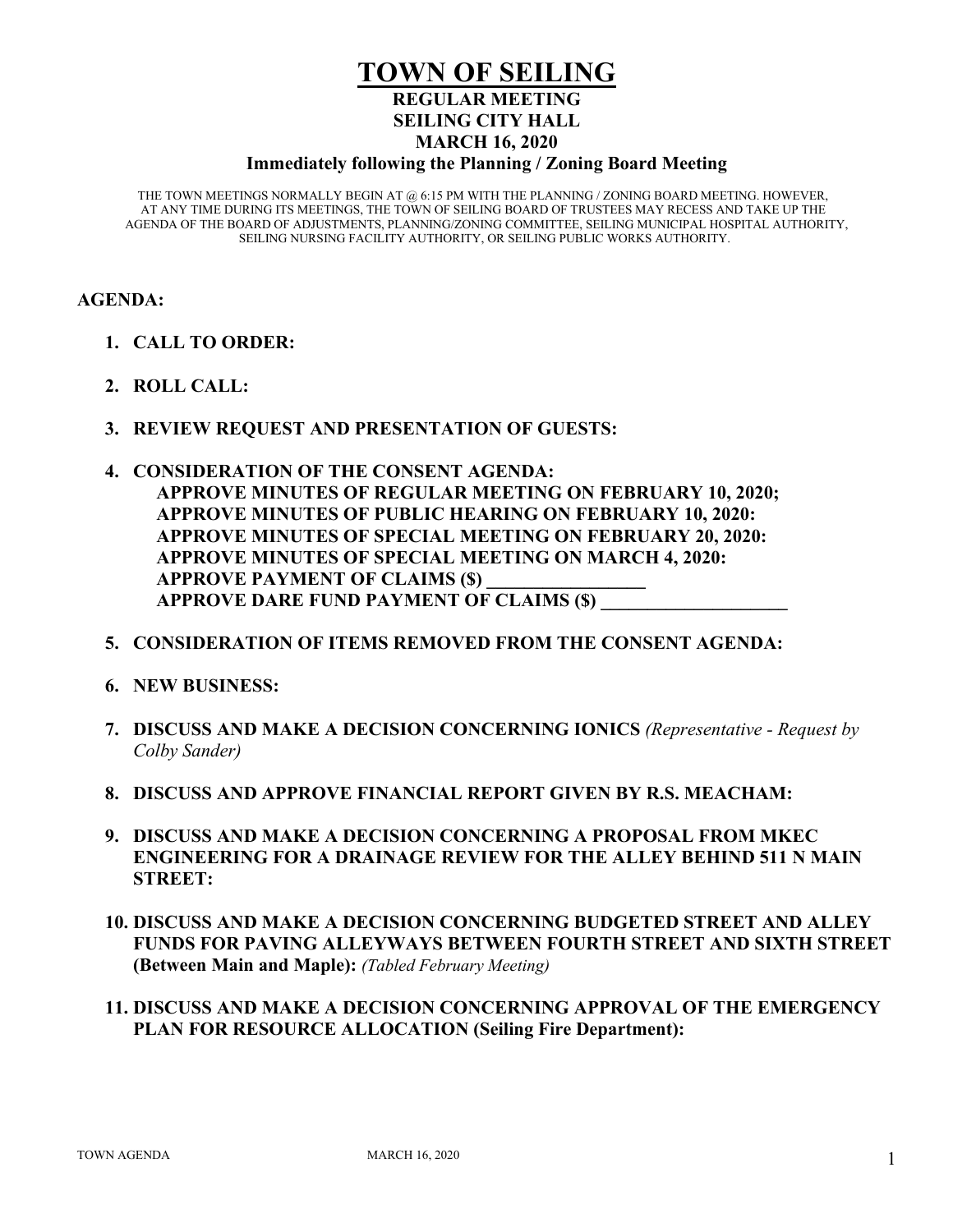- **12. DISCUSS AND MAKE A DECISION CONCERNING THE OKLAHOMA DEPARTMENT OF AGRICULTURE, FOOD AND FORESTRY - DEPARTMENT OF DEFENSE FIREFIGHTING PROPERTY AGREEMENT:**
- **13. DISCUSS AND MAKE A DECISION CONCERNING HIRING A TOWN ADMINISTRATOR:**
- **14. DISCUSS AND MAKE A DECISION CONCERNING ORDINANCE 2020-1 TO DETERMINE WHETHER OR NOT TO ADD A C-1 AND C-2 ZONING CLASSIFICATION AND PUBLIC INSTITUTIONAL TO OUR EXISTING CODE OF ORDINANCES AND VERIFY SAID CLASSIFICATION:**
- **15. DISCUSS AND MAKE A DECISION CONCERNING CHANGE ORDER #1 FOR THE INDIAN ROAD WATER LINE PROJECT # TOSC152250:**
- **16. DISCUSS AND MAKE A DECISION CONCERNING CHANGE ORDER #2 FOR THE INDIAN ROAD SEWER LINE PROJECT # TOSC152240:**
- **17. DISCUSS AND MAKE A DECISION CONCERNING CARDINAL INVOICE CIV1374 FOR THE INDIAN ROAD WATER LINE PROJECT # TOSC152250:**
- **18. DISCUSS AND MAKE A DECISION CONCERNING SMC UTILITY CONSTRUCTION CONTRACTOR'S APPLICATION FOR PAYMENT NO. 2 FOR THE INDIAN ROAD WATER LINE PROJECT # TOSC152250:**
- **19. DISCUSS AND MAKE A DECISION CONCERNING COBALT CONSTRUCTION CONTRACTOR'S APPLICATION FOR PAYMENT NO. 1 FOR THE INDIAN ROAD SEWER LINE PROJECT # TOSC152240:**
- **20. POLICE REPORT:**
- **21. DISCUSS AND APPROVE THE TOWN ADMINISTRATORS REPORT: \*Update on Search for Town Admin Position \*Employee News \*Code Enforcement \*Comprehensive Plan \*Hospital News and Update \*Hospital Generator Update \*Indian Road Project \*Murray Park Update \*Nursing Center Schematic Plan Update \*Police Coverage Update \*REAP / CDBG Grant Update \*Sales & Use Tax Update \*Tree Removal \*Spring Clean Up Week Scheduled**

## **22. ADJOURNMENT:**